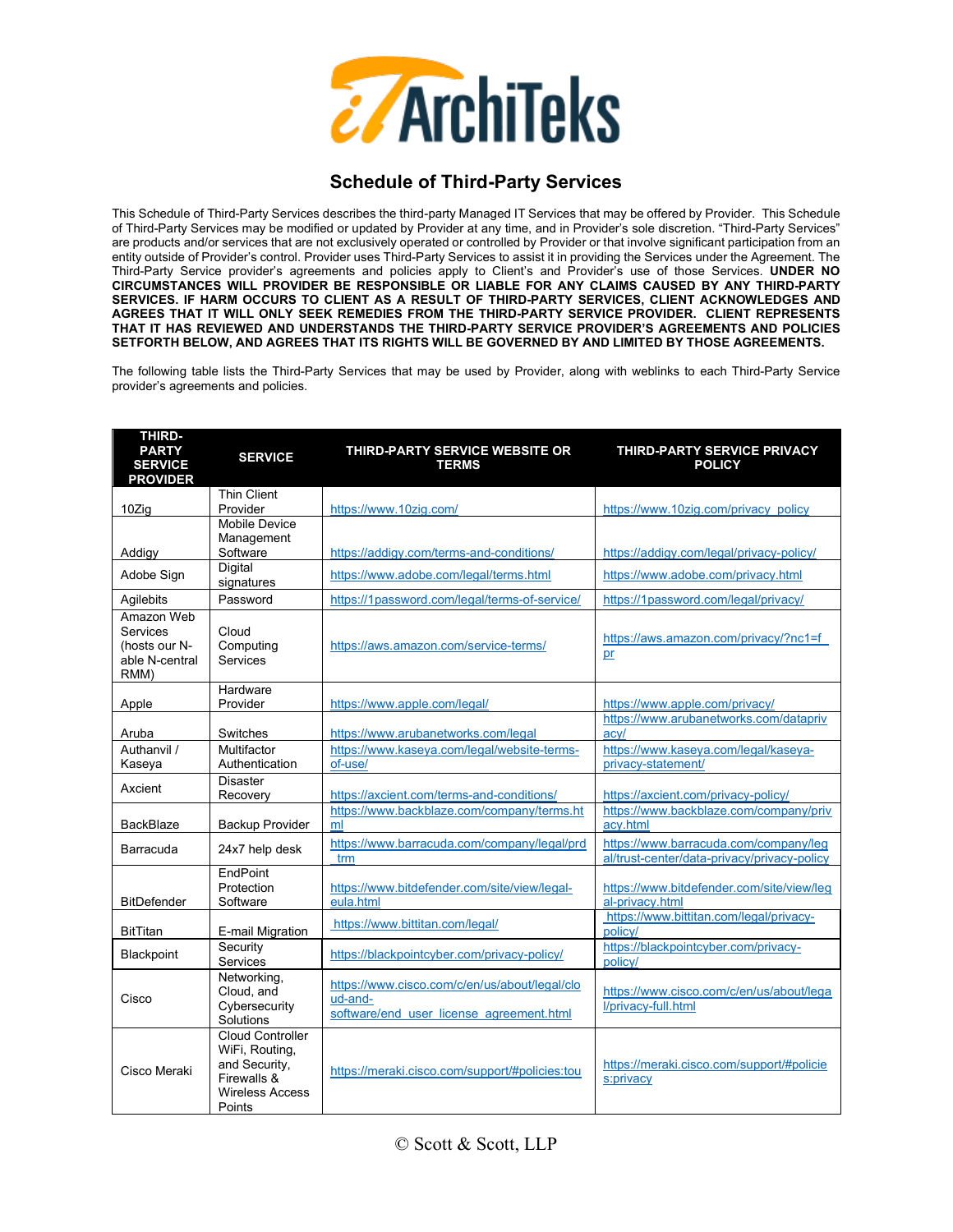| CoDependent                  | Developer +<br><b>Internal Power</b><br><b>BI</b> Tool                                                                                                                                                         | http://codependent.io/about                                               | N/A                                                                             |
|------------------------------|----------------------------------------------------------------------------------------------------------------------------------------------------------------------------------------------------------------|---------------------------------------------------------------------------|---------------------------------------------------------------------------------|
| ConnectBoost<br>er           | CreditCard<br>Processing +<br><b>Customer Portal</b>                                                                                                                                                           | https://www.connectbooster.com/terms-of-<br>service/                      | https://www.connectbooster.com/privacy-<br>policy/                              |
| ConnectWise                  | Dark Web<br>Monitoring,<br>Helpdesk,<br>Intrusion<br>Protection /<br><b>Cyber Security</b><br>SOC, RMM<br>Agent, Security<br>Awareness<br>Training, SIEM,<br>Control,<br>Proposal<br>Software and<br>Templates | https://www.connectwise.com/company/terms                                 | https://www.connectwise.com/company/p<br>rivacy-policy                          |
| Connectwise/<br>Sentinel One | Managed<br>Detection and<br>Response with<br>SOC                                                                                                                                                               | https://www.sentinelone.com/legal/terms-of-<br>service/                   | https://www.sentinelone.com/legal/privac<br>v-policy/                           |
| Continuum                    | Recovery, RMM<br>Agent                                                                                                                                                                                         | https://www.connectwise.com/company/terms                                 | https://www.connectwise.com/company/p<br>rivacy-policy                          |
| Datto                        | Backup and<br><b>Disaster</b><br>Recovery                                                                                                                                                                      | https://www.datto.com/legal/terms-of-use                                  | https://www.datto.com/legal/privacy-<br>policy                                  |
| Dell                         | Desktop,<br>Laptops, Servers                                                                                                                                                                                   | https://www.dell.com/learn/us/en/uscorp1/term<br>s-of-sale?s=corp         | https://www.dell.com/learn/us/en/uscorp1<br>/policies-privacy?s=corp            |
| <b>DropBox</b>               | File Sync<br>Multifactor                                                                                                                                                                                       | https://www.dropbox.com/terms                                             | https://www.dropbox.com/privacy<br>https://www.cisco.com/c/en/us/about/lega     |
| <b>DUO</b>                   | Authentication                                                                                                                                                                                                 | https://duo.com/legal/terms                                               | l/privacy.html                                                                  |
| Egnyte                       | File Sync                                                                                                                                                                                                      | https://www.eqnyte.com/terms-and-<br>conditions/01-2020                   | https://www.eqnyte.com/privacy-policy                                           |
| ESET                         | EndPoint<br>Protection<br>Software<br>Software to                                                                                                                                                              | https://help.eset.com/eula/?lang=en                                       | https://www.eset.com/us/privacy/                                                |
| Faronics                     | make computers<br>into Kiosk Mode                                                                                                                                                                              | https://www.faronics.com/terms-use                                        | https://www.faronics.com/privacy-policy                                         |
| Google                       | <b>Email Provider</b>                                                                                                                                                                                          | https://policies.google.com/terms?hl=en-US                                | https://policies.google.com/privacy?hl=en                                       |
| Gozynta                      | ConnectWise<br>Sync Tool                                                                                                                                                                                       | https://www.gozynta.com/terms/                                            | https://www.gozynta.com/privacy/                                                |
| Hewlett<br>Packard           | Desktop, laptops                                                                                                                                                                                               | https://www.hp.com/us-en/terms-of-use.html                                | https://www.hp.com/us-<br>en/privacy/privacy-central.html                       |
| HighTail                     | <b>File Transfer</b><br>Service<br>WiFi                                                                                                                                                                        | https://www.hightail.com/terms                                            | https://www.hightail.com/terms                                                  |
| Hostifi                      | Management<br>Platform                                                                                                                                                                                         | https://www.hostifi.com/tos                                               | https://www.hostifi.com/privacy                                                 |
| HP                           | Hardware<br>Provider                                                                                                                                                                                           | https://www.hp.com/us-en/hp-information/end-<br>user-agreement/terms.html | https://www.hp.com/us-<br>en/privacy/privacy.html                               |
| Hudu                         | IT<br>Documentation                                                                                                                                                                                            | https://www.hudu.com/terms.html                                           | https://www.hudu.com/privacy.html                                               |
| Huntress                     | EndPoint<br>Protection<br>Software<br>Dark Web                                                                                                                                                                 | https://huntress.io/terms of service.html<br>https://www.idagent.com/wp-  | https://www.huntress.com/privacy-policy                                         |
| <b>ID Agent</b>              | Monitoring                                                                                                                                                                                                     | content/uploads/2020/02/idagent-eula.pdf                                  | https://www.idagent.com/privacy-policy/                                         |
| IngramMicro                  | Distributor/Cloud<br>Provider                                                                                                                                                                                  | https://corp.ingrammicro.com/en-<br>us/legal/terms of use                 | https://corp.ingrammicro.com/en-<br>us/legal/privacy                            |
| Inky                         | <b>Email Security</b>                                                                                                                                                                                          | https://www.inky.com/terms-conditions                                     | https://www.inky.com/privacy-policy<br>https://www.intermedia.com/assets/pdf/le |
| Intermedia                   | VoIP, E-maill                                                                                                                                                                                                  | https://www.intermedia.com/legal                                          | gal/privacypolicy.pdf                                                           |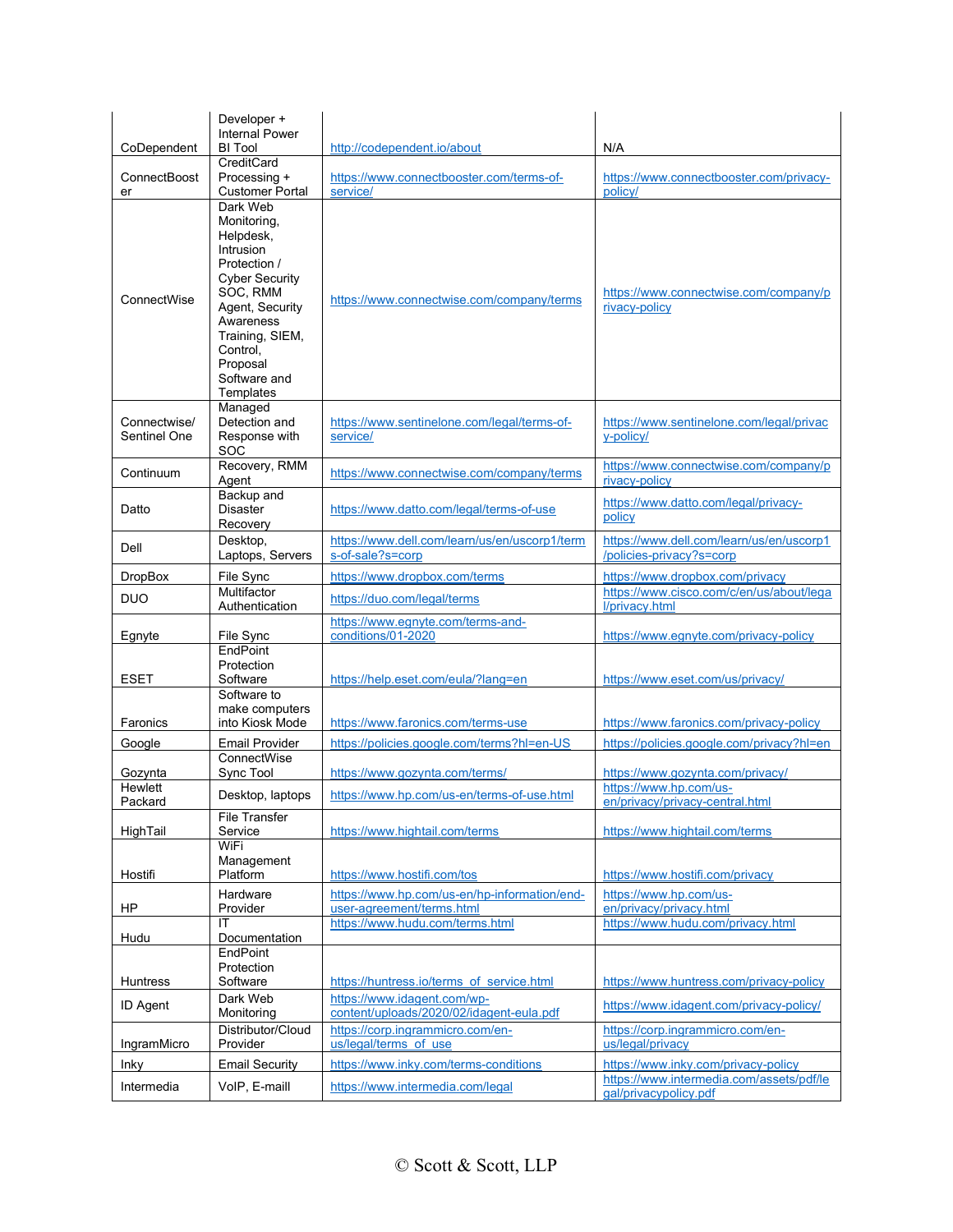| <b>IT Glue</b>      | IT<br>Documentation<br>Software                                                          | https://www.itglue.com/terms/                                                              | https://www.itglue.com/privacy-policy/                                                        |
|---------------------|------------------------------------------------------------------------------------------|--------------------------------------------------------------------------------------------|-----------------------------------------------------------------------------------------------|
| Kaseya              | <b>RMM</b>                                                                               | https://www.kaseya.com/legal/website-terms-<br>of-use/                                     | https://www.kaseya.com/legal/kaseya-<br>privacy-statement/                                    |
| Kaspersky           | EndPoint<br>Protection<br>Software                                                       | https://www.kaspersky.com/end-user-license-<br>agreement                                   | https://www.kaspersky.com/web-privacy-<br>policy                                              |
| KnowBe4             | Security<br>Awareness<br>Training                                                        | https://www.knowbe4.com/website-terms-of-<br>use                                           | https://www.knowbe4.com/website-<br>privacy-notice                                            |
| LastPass            | Password and<br>Identity<br>Management                                                   | https://www.docracy.com/0wusxuu81x2/lastpa<br>ss-com-terms-of-service-tos                  | https://lastpassapp.com/privacy                                                               |
| Lenovo              | Hardware<br>Provider                                                                     | https://www.lenovo.com/us/en/legal/?orgRef=<br>https%253A%252F%252Fwww.google.com%<br>252F | https://www.lenovo.com/us/en/privacy/                                                         |
| LogMeln             | <b>Remote Access</b><br>Software                                                         | https://www.logmein.com/legal/terms-and-<br>conditions                                     | https://www.logmein.com/legal/privacy                                                         |
| MalwareBytes        | EndPoint<br>Protection<br>Software                                                       | https://www.malwarebytes.com/eula                                                          | https://www.malwarebytes.com/legal/priv<br>acy-policy                                         |
| Microsoft           | Cloud Servers,<br>Cloud<br>Applications and<br>Software<br>Applications,<br>Office Suite | https://www.microsoft.com/en-us/legal/terms-<br>of-use                                     | https://privacy.microsoft.com/en-<br>us/privacystatement                                      |
| Mitel               | <b>VoIP Provider</b><br>(NOT ON<br><b>SOLARUS</b><br>PAPER)                              | https://www.mitel.com/legal/mitel-cloud-<br>services-terms-and-conditions                  | https://www.mitel.com/legal/policies/priva<br>cv-policy                                       |
| Nerdio              | Cloud<br>Management                                                                      | https://privatecloud.getnerdio.com/terms-of-<br>service/                                   | https://privatecloud.getnerdio.com/privac<br>y-policy-and-cookies-<br>policy/#:~:text=Privacy |
| Netgear             | Networking,<br>Switching                                                                 | https://www.netgear.com/about/terms-and-<br>conditions/                                    | https://policy.netgear.com/privacy/privacy<br>.html                                           |
| Nilear              | ConnectWise<br><b>Billing</b><br>Integration Tool                                        | https://www.nilearos.com/                                                                  | https://www.nilearos.com/privacy-<br>policy.html                                              |
| <b>PDQ</b>          | Software<br>Deployment                                                                   | https://www.pdg.com/terms-of-use/                                                          | https://www.pdq.com/privacy-policy/                                                           |
| Perch<br>Security   | <b>Threat Detection</b>                                                                  | https://www.perchsecurity.com/terms-of-<br>service                                         | https://www.perchsecurity.com/privacy-<br>policy                                              |
| <b>PII Protect</b>  | <b>Security Training</b>                                                                 | https://www.breachsecurenow.com/terms-<br>and-conditions/                                  | https://www.breachsecurenow.com/priva<br>cv/                                                  |
| Proofpoint          | <b>Email Protection</b>                                                                  | https://www.proofpoint.com/us/legal/license                                                | https://www.proofpoint.com/us/legal/priva<br>cy-policy                                        |
| RapidFire           | Network<br>evaluation                                                                    | https://www.rapidfiretools.com/eula/                                                       | https://www.rapidfiretools.com/privacy-<br>policy/                                            |
| Reality<br>Spectrum | <b>Business</b><br>Consultant                                                            | https://www.realityspectrum.net/                                                           | N/A                                                                                           |
| SaaSAlerts          | Alerting Platform                                                                        | https://saasalerts.com/terms/                                                              | https://saasalerts.com/privacy-policy/                                                        |
| ScalePad            | Lifecycle<br>Management                                                                  | https://app.scalepad.com/pages/terms                                                       | https://app.scalepad.com/pages/privacy                                                        |
| <b>Smart Deploy</b> | Machine imaging                                                                          | https://www.smartdeplov.com/terms-privacy/                                                 | https://www.smartdeploy.com/terms-<br>privacy/                                                |
| SonicWall           | Hardwre<br>Security /<br>Firewall                                                        | https://www.sonicwall.com/legal/general-<br>product-agreement/                             | https://www.sonicwall.com/legal/privacy-<br>statement/                                        |
| Sophos              | <b>Cloud Security</b>                                                                    | https://www.sophos.com/en-us/legal/sophos-<br>end-user-license-agreement.aspx              | https://www.sophos.com/en-<br>us/legal/sophos-group-privacy-<br>notice.aspx                   |
| Splashtop           | <b>Remote Control</b><br>softwre                                                         | https://www.splashtop.com/terms/splashtop                                                  | https://www.splashtop.com/privacy                                                             |
| Sherweb             | <b>CSP</b>                                                                               | https://www.sherweb.com/legal/                                                             | https://www.sherweb.com/legal/privacy/                                                        |